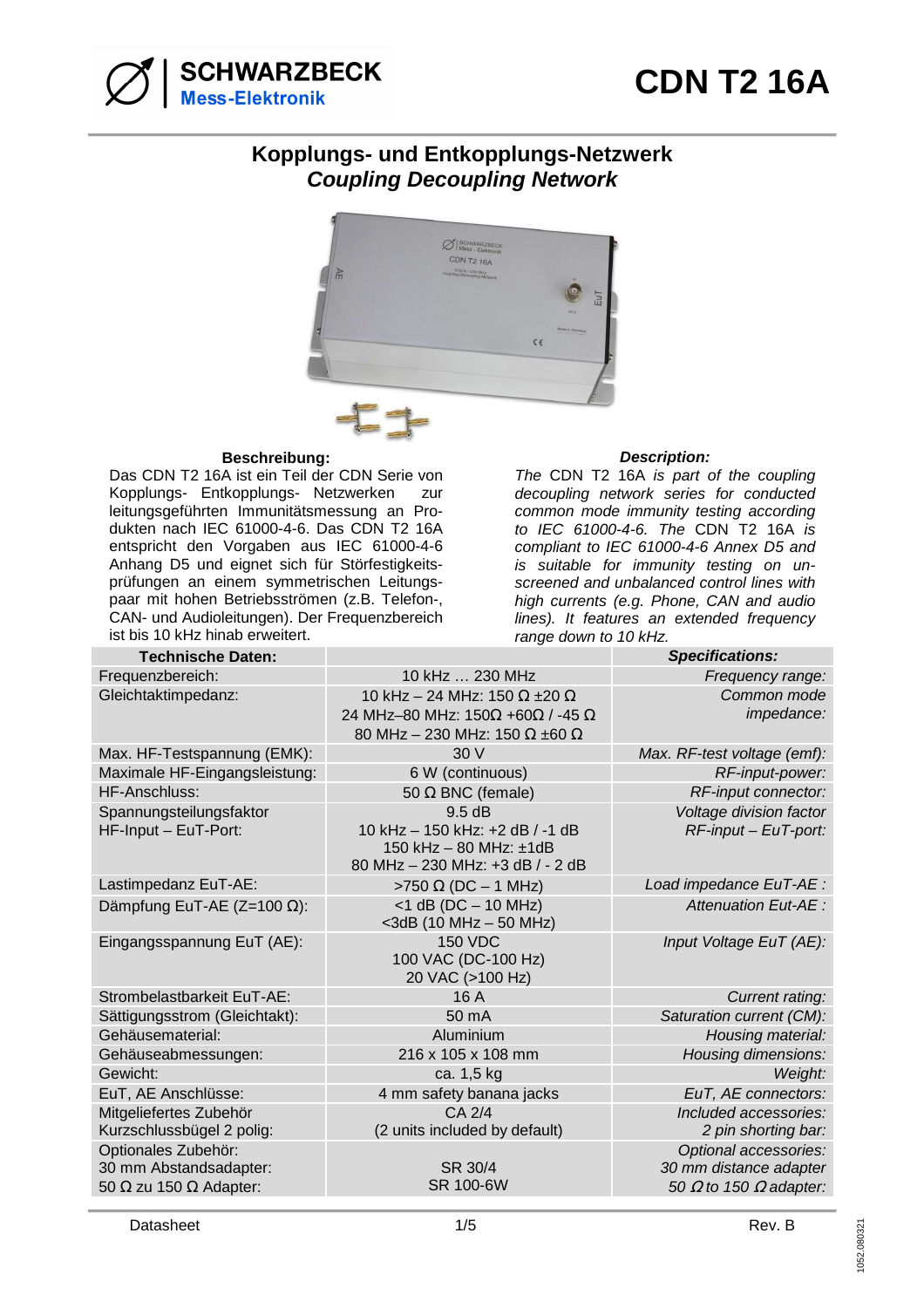

Das CDN T2 16A ist für Messungen auf einer symmetrischen Leitung vorgesehen. Der Frequenzbereich umfasst 10 kHz bis 230 MHz. Im Bild 7 ist das Prinzipschaltbild gezeigt.

Das CDN T2 16A erfüllt die Anforderungen der Normen IEC 61000-4-6, IEC 61326 und NAMUR NE 21. Die CDNs werden mit individuellen Prüfprotokollen für die Gleichtaktimpedanz und das Spannungsteilungsmaß ausgeliefert.

Das im CDN verbaute Symmetriernetzwerk weist prinzipbedingt Serienresonanzen auf, die das Nutzsignal belasten. Durch ein spezielles Dämpfungsnetzwerk kann der Einfluss dieser Resonanzen verringert werden. Im Bereich niedriger Frequenzen beträgt die parallele Lastimpedanz mehr als 750  $\Omega$  (entsprechend <3 dB Dämpfung im 600 Ω-System). Typische Werte der Lastimpedanz sind in Bild 4 dargestellt. Im Bereich höherer Frequenzen ist die im CDN verbaute Leitung zu berücksichtigen; diese ist auf 100  $\Omega$  Systemimpedanz ausgelegt, aber auch für 120 Ω-Systeme verwendbar. Die Dämpfung ist in Bild 5 dargestellt.

Bei der Messung ist darauf zu achten, dass das CDN in einem abgeschlossenen Stromkreis verwendet wird. Fehler- und Gleichtaktströme magnetisieren das Eisen der verbauten Drosseln und verschlechtern so die HF-Eigenschaften. Es ist darauf zu achten, dass der Gleichtaktstrom 50 mA nicht überschreitet.

Zur Überprüfung oder Kalibrierung des Messaufbaus sind diverse optional erhältliche Zubehörteile verfügbar.

Die Erdung zum Messaufbau erfolgt über die leitende Grundplatte des CDNs. Zusätzlich ist auf der AE-Seite ein M4 Schraubanschluss und alternativ eine 4 mm Buchse zur Erdung vorgesehen. Zur Befestigung des CDNs sind vier 6 mm Nuten auf der nicht lackierten Grundplatte vorhanden.

Zur Erhöhung der Betriebssicherheit sind die Anschlüsse als Sicherheitsbuchsen ausgeführt. Es wird empfohlen, für eigene Adapter spezielle 4 mm Sicherheitsstecker zu verwenden. Diese sind optional erhältlich.

The CDN T2 16A is intended to inject common mode disturbance signals to control lines in the frequency range 150 kHz to 230 MHz. The circuitry is shown in Fig. 7.

All CDNs comply with the requirements of IEC 61000-4-6, IEC 61326 and NAMUR NE21. Each CDN comes with individually measured data and a calibration certificate for common mode impedance and voltage division factor.

T-series CDN incorporate a balancing network as defined in IEC 61000-4-6 to connect the disturbance source to the common mode point of the balanced line causing load and resonances on the balanced line. These have been reduced by means of an additional damping network, so that the load impedance is greater than  $750 \Omega$ (Equivalent to 3 dB insertion loss in a 600  $\Omega$ system) in the low frequency range (see fig. 4). For higher frequencies the transmission line (designed for 100  $\Omega$ , also usable for 120  $\Omega$ -systems) needs to be considered. The insertion loss is shown in fig. 5.

Because of the high permeability cores used inside the CDN it is important to ensure that the current flows through the CDN in both directions. Common mode currents do not cancel out and can drive the cores into saturation, thereby reducing RF performance. The common mode current has to be  $<50$  mA:

A variety of calibration adapters and other accessories is available as an option.

The connection to ground can be accomplished using the ground plane of the CDN. Additionally there is a M4 thread located at the AE side to ground as well as a 4 mm socket to connect the device to ground.

To improve the operational safety the connections are carried out as security sockets. We recommend to use special 4 mm security plugs if you plan to design your own adapters. Those connectors can be purchased optionally.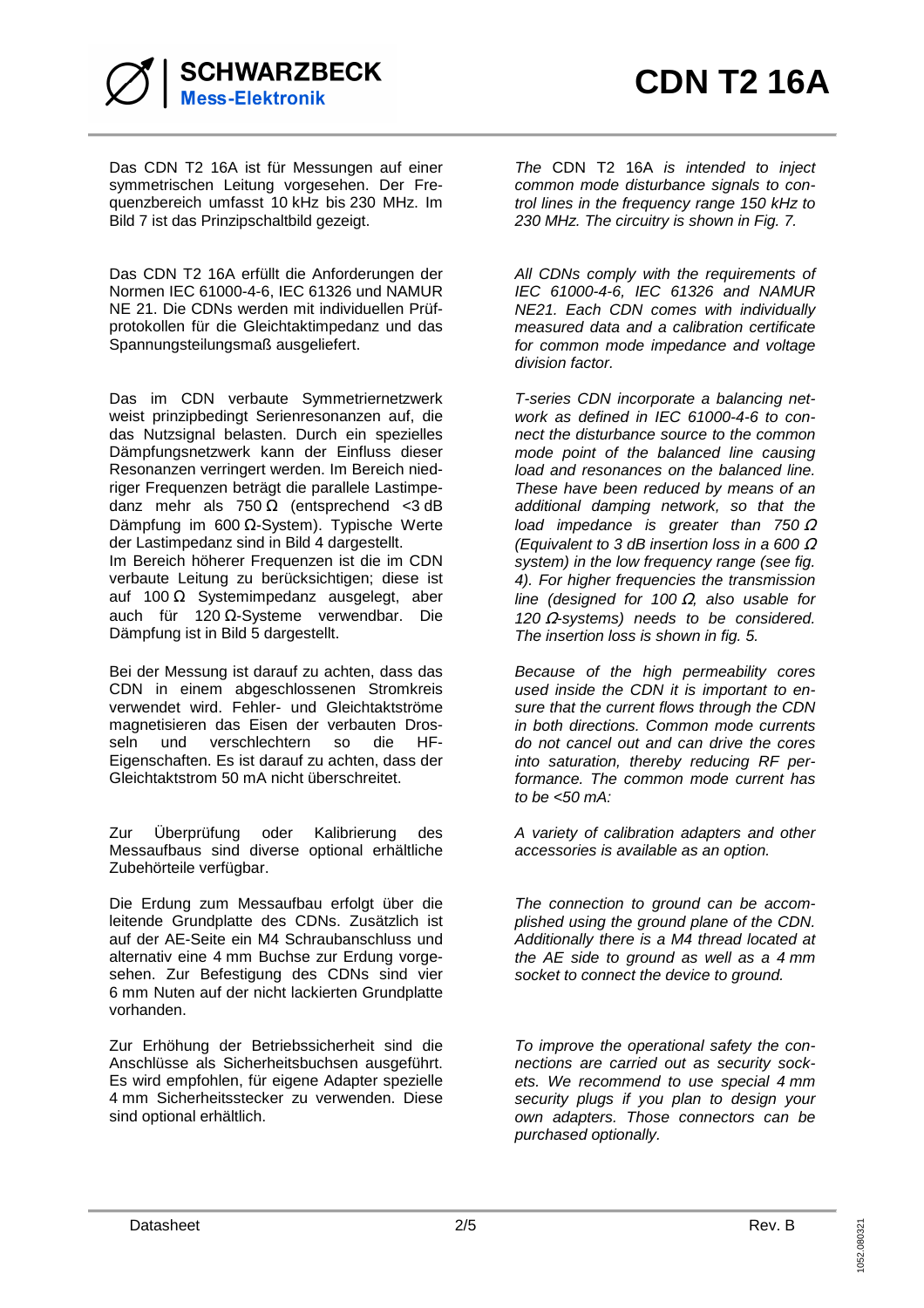**CDN T2 16A**





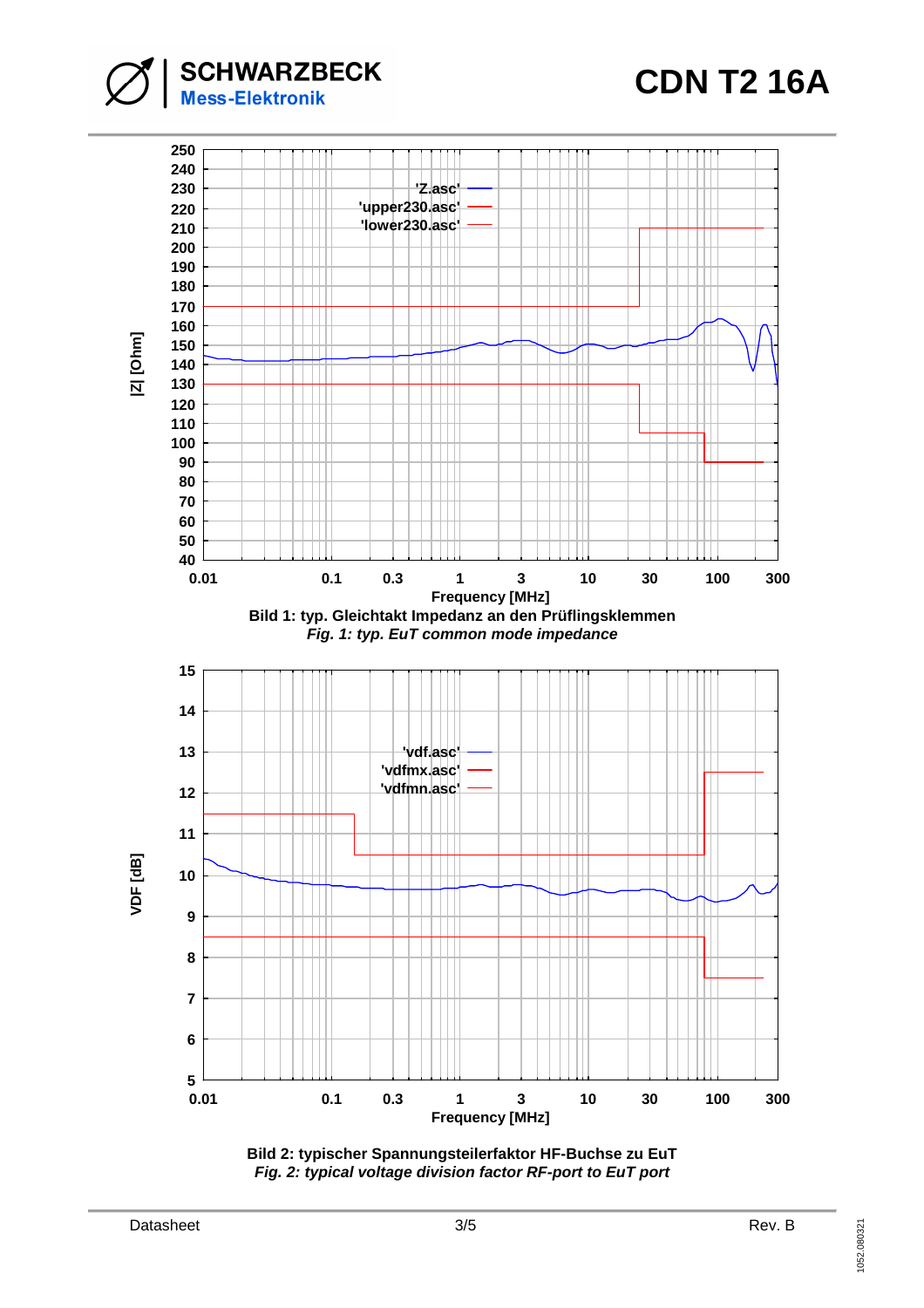